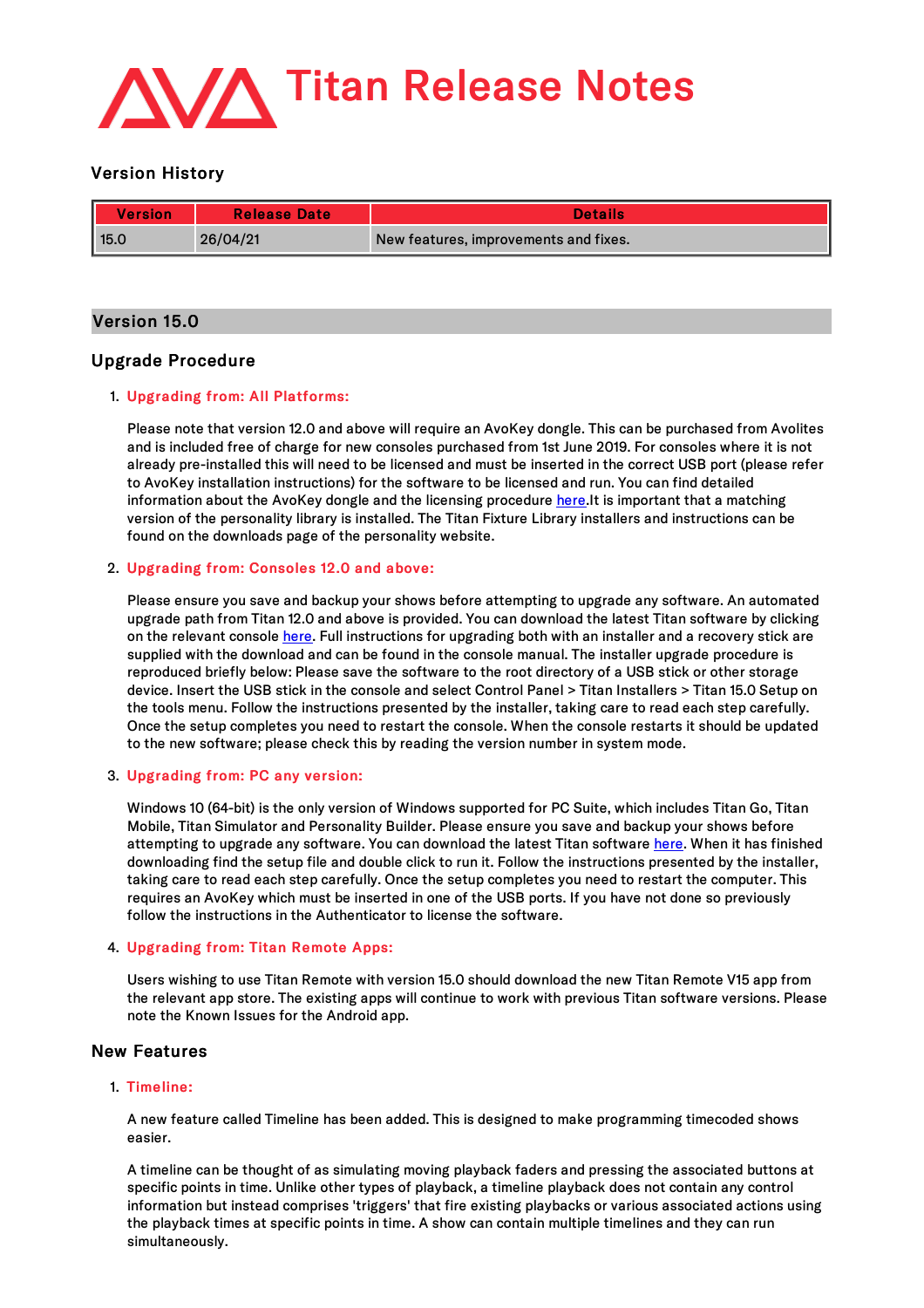Each timeline can be split up into separate 'tracks' providing a way to organise and manipulate sets of triggers. Triggers can either be added manually or by recording live, including the ability to merge multiple live recordings to build up complex effects with the option to edit later if required.

A timeline playback can be linked to one of the various timecode sources or unlinked (default). When linked to an external timecode source the triggers in that timeline will play according to the source time. When unlinked or linked to internal timecode the playback of the timeline can be controlled manually (manual controls for timelines linked to an internal timecode control the internal timer directly).

Where a timeline playback is assigned to a handle with a fader the fader level affects the intensity of any playbacks being triggered.

By default, the frame rate displayed follows the timecode source. Optionally this can be overridden via the Display Frame Rate timeline user setting providing the ability to view and edit in a specific frame rate when the source is not available. Options are 'Follow Source', '24 FPS', '25 FPS', '30 FPS', '100 FPS' and '1000 FPS'.

(for further details see the end of the New Features section)

## 2. Clear Action Precedence:

Some new options have been added to determine what happens when clear is pressed. These provide the ability to clear the programmer and selection separately in a two-part action where the first press clears one part and the second clears the other.

A 'Clear Action Precedence' option has been added to the User Settings Clear section and the Clear Options menu (Avo+Clear -> [Clear Options]). This comprises three toggle settings:

- 'Selection With Programmer' Both the selection and programmer are cleared together in a single press. This is the behaviour in all previous versions and is the default.
- 'Selection Then Programmer' Clears the selection if there is one, otherwise clears the programmer.
- 'Programmer Then Selection' Clears the programmer if it contains any data, otherwise clears the selection.

If the 'Clear Selected Fixtures' option is enabled the action will be applied to the current selection if there is one.

## 3. Timecode Connected Cuelist Playback Option:

A new 'Timecode Connected' toggle option has been added to Cuelist Playback Options. This provides the ability to temporarily prevent the cuelist from reacting to timecode.

When set to disabled the Cuelist Playback View Timecode column header will indicate this with a black background and '(Disconnected)'.

# 4. Timeline (item types):

A timeline can contain any of the following triggers:

- $\circ$  Set Level Sets the playback to a level over a fade time (equivalent of moving a playback fader).
- Goto cue Go cue in a cuelist (next cue or specific cue number). This will follow the fade times in the cuelist. Any disabled cues will be ignored.
- $\circ$  Flash Flash a playback.
- Timed Flash Timed flash of playback.
- Flash and Go Flash and go for a cuelist.
- Timed Flash and Go Timed flash and go for a cuelist.
- $\circ$  Swop Swop a playback.
- o Preload Preload the LTP values of a playback over a period of time.

When unlinked or linked to internal timecode 'Wait For Go' triggers can be used to specify points where the timeline will pause untilyou press play again allowing for situations where it is not possible to specify exact times, for example an awards type show: When the person's name is announced you fire the timeline. This might fire some shapes but it is not known how long they'll take to walk on to the stage. To allow for this you can use a 'Wait For Go' which will pause the timeline. The shapes will keep running while the timeline is paused until they've arrived on stage at which point Go will resume the timeline which might fade out the shapes.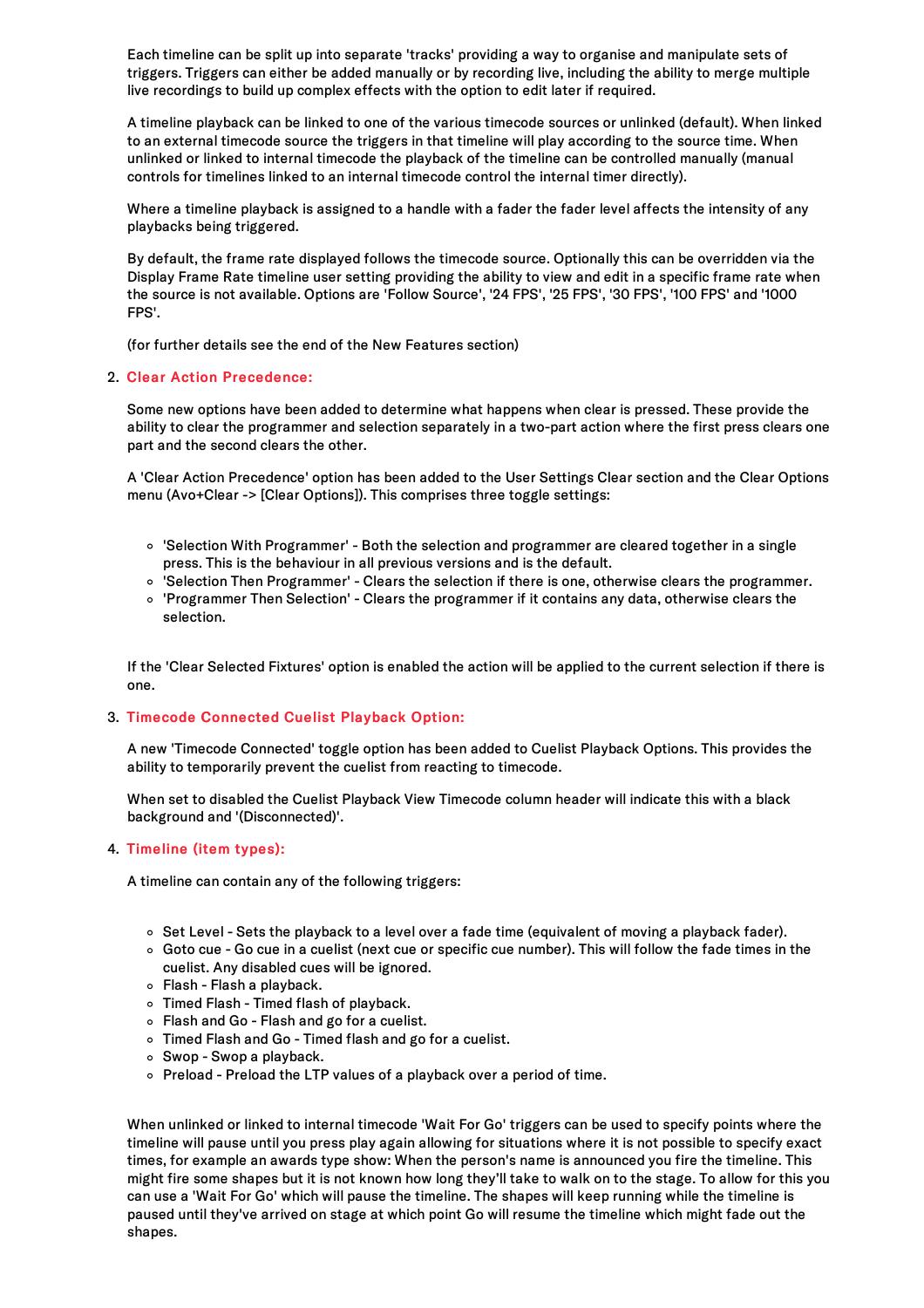Timelines can also contain markers. These are guides that can be used to align triggers or just help identify specific points in the timeline. These can be created manually or imported from .csv files providing a way to use guides exported from other sources such as Reaper.

## 5. Timeline (playbacks - general):

A new Timeline playback type is now available. Pressing RECORD reveals a new [Create Timeline] softkey and selecting this followed by an empty playback handle will create a new timeline playback. A new 'Timeline' filter has been added to the Show Library window - when selected this will show handles for any timeline playbacks.

The Timecode Source can be selected in the Timecode group of the timeline playback options along with a Timecode Source Unlinked toggle providing an option to run the timeline independently of the timecode when enabled (default).

When a new timeline is created it is initially 30 seconds long and contains one empty track.

The timeline start and duration times can be changed either in the timeline [Edit Times] menu or [Options] menu under Times. If the 'Kill Out Of Range' timeline option is enabled (default) the timeline will automatically be killed when it reaches the end time. When this is disabled the timeline will keep playing until it is stopped regardless of the end time. Enabling the 'Loop' timeline option will cause the timeline to loop back to the start whenever it reaches the end when unlinked or (when active) linked to internal timecode (note if a timeline linked to an internal timecode is set to loop the timer will run according to this loop and therefore affect any other timelines linked to the same timecode source).

Additionally, it is possible to set an offset time providing a way to apply a time offset to the entire timeline while maintaining a zero-timecode base on the underlying trigger times. Smaller offsets of a few frames can be useful to synchronise with audio/video. This can be set in the Set Timeline Offset menu accessed via [Set Offset] in the timeline [Edit Times] menu ([Edit Times] -> <select timeline playback>) where you can [Add] or [Subtract] the [Nudge Amount] to or from the current offset (shown in the prompt area) and [Reset Offset] will reset the offset to 0.

By default, triggered playbacks will follow their local release settings. Where the triggered playback release mask or release time is set to global they will be released according to the 'Timeline-Global Release Mask' (default is exclude all) and 'Timeline-Global Release Time' (default is 2s) found in the Release group of playback options. Enabling 'Override Playback Release' will apply these settings to all triggered playbacks, regardless of their local release settings. This can be useful where the playbacks all have different release masks and you don't want to check or change them individually.

When the 'Release Playbacks to Home' toggle option is enabled (default) attributes will return to their home values if there is no previous LTP value source when a playback is killed by the timeline. This prevents LTP values hanging around and can be helpful to ensure the output is more predictable when scrubbing the timeline and to understand where values are coming from.

# 6. Timeline (playbacks - faders and sequence control):

Where available the touch legend area of a timeline playback displays the current time. If the timeline is linked to timecode this will change to read 'TC Disabled' in red if the timecode is disabled.

Where the timeline playback handle has a fader the fader scales the intensity level of any applicable triggers.

Triggers will not fire unless the timeline is activated. Lifting a playback fader from zero will activate the associated timeline and RELEASE or hold Avo -> <select timeline playback> will deactivate.

- Where a timeline is not activated and the 'Activate In Range' timeline option is set to 'Activate at 100%' (default) the timeline will automatically activate and the timeline fader level will automatically be set to full when it reaches the start time. This ensures that timelines output as expected and can be used unattended. On non-motorised faders the fader needs to be manually set to full in order to take control of the intensity if required.
- Where a timeline is not activated and the 'Activate In Range' timeline option is set to 'Activate at 0%' the timeline will automatically activate and the timeline fader level will automatically be set to zero when it reaches the start time. This provides a way to take manual control of the intensity from the start. On non-motorised faders the fader needs to be manually set to zero in order to take control of the intensity if required.
- Where a timeline is not activated and the 'Activate In Range' timeline option is set to 'Off' the timeline will not be automatically activated and instead will activate when the associated fader is raised from zero.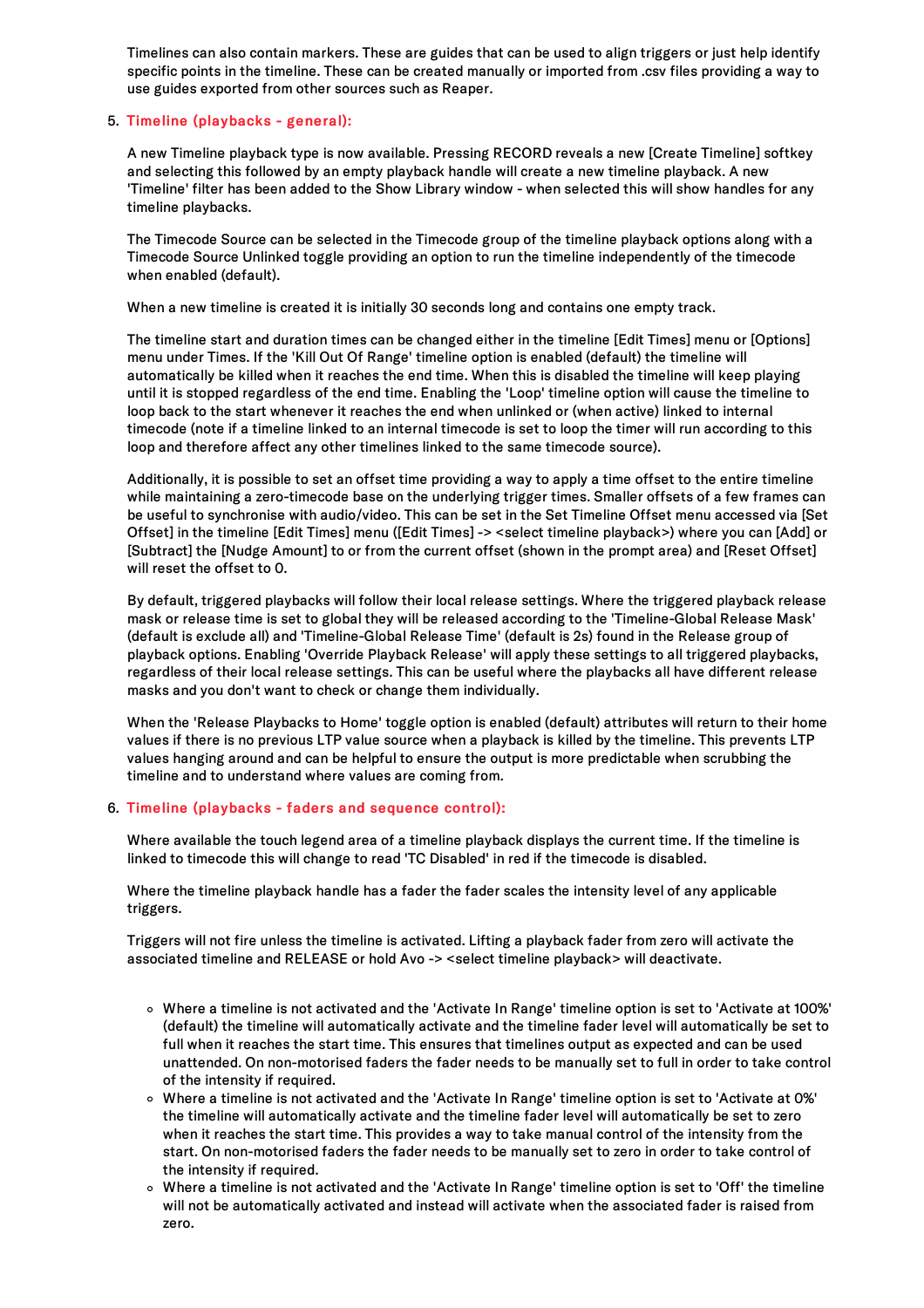Where a timeline is inactive the time will appear in orange to indicate this and when a timeline is active and the fader level is at zero the associated LED will pulse to provide a visual indication that there will be no intensity output.

Some playback options are available to determine the behaviour of the associated fader when the timeline is unlinked or linked to an internal timecode source:

- 'Fader Raised Action' When set to 'No Action' (default) the timeline will do nothing when the fader is raised from zero. When set to 'Play' raising the fader from zero will play the timeline or start the internal timer.
- 'Fader Zero Action' When set to 'No Action' the timeline will do nothing when the fader reaches zero. When set to 'Stop' the timeline or internal timer willstop when the fader reaches zero. When set to 'Pause' the timeline or internal timer will pause when the fader reaches zero.
- 'Kill At Zero' When enabled the timeline will be killed automatically and the timer will be stopped when the fader reaches zero.

Pressing the CONNECT/CUE button followed by a timeline playback will display the current time in the wheel display and connect the timeline to the sequence controls where, when the timeline is unlinked or linked to an internal timecode source, the GO button functions as pause/resume, the STOP button stops the timeline or internal timer and the NEXT/PREV buttons skip the timeline or internal timer forward or backwards by the current Timeline Skip Length found in User Settings under Timeline (default 5s).

## 7. Timeline (playbacks - key profiles):

Various key profile actions are available for timeline playbacks providing options to control aspects of the timeline via the associated buttons:

- 'Flash Timeline' equivalent to lifting the timeline playback fader while pressed.
- 'Latch Timeline' toggles the timeline level between full and zero (default touch action).
- 'Stop' stops the timeline when unlinked or the internal timer when linked to an internal timecode source.
- 'Play or Restart' plays or restarts the timeline when unlinked or the internal timer when linked to an internal timecode source.
- 'Pause or Resume' pauses/resumes the timeline when unlinked or the internal timer when linked to an internal timecode source.
- 'Restart' sets the time back to the start of the timeline when unlinked or the internal timer when linked to an internal timecode source.
- 'Skip Forward' skips the timeline time forward by the current Timeline Skip Length found in User Settings under Timeline (default 5s) (when unlinked or linked to an internal timecode source).
- 'Skip Backward' skips the timeline time backwards by the current Timeline Skip Length found in User Settings under Timeline (default 5s) (when unlinked or linked to an internal timecode source).
- 'Play From Cursor' plays the timeline from the current cursor position when unlinked or the internal timer when linked to an internal timecode source.

## 8. Timeline (Timeline View window):

By default, whenever a new Timeline playback is created it will automatically open the Timeline View window. This window provides a way to view, add items, edit and replay the timeline via an intuitive graphical interface. This window can also be accessed at any time by pressing the OPEN or VIEW buttons (depending on console) followed by a timeline playback handle or by touching the associated legend where applicable. Settings that determine whether this window opens automatically can be found in User Settings under Timeline.

The link button at the bottom-left of the window mirrors the Timecode Source Unlinked playback option and can be used to toggle the timecode between linked and unlinked (default). When unlinked the timeline stops listening to the timecode source providing the ability to make edits independently of the timecode source.

Where a timeline is linked to a timecode with internal source or where a timeline is not linked to timecode (default) various transport controls are available at the top left of the window. These comprise reset cursor to start time (|<), play from cursor (|>), play/pause (>/||), stop & reset to start time (square) and record (circle). Pressing play or play from cursor will play unlinked timelines or the internal timecode from the start time or cursor position respectively. Pressing stop will stop and reset the timer to the start.

While the Timeline View window is selected it is also possible to control timelines that are unlinked or linked to an internal timecode source via a keyboard where pressing space will pause or resume the timeline/internal timer, pressing S will stop the timeline/internal timer and Shift+Space will play from the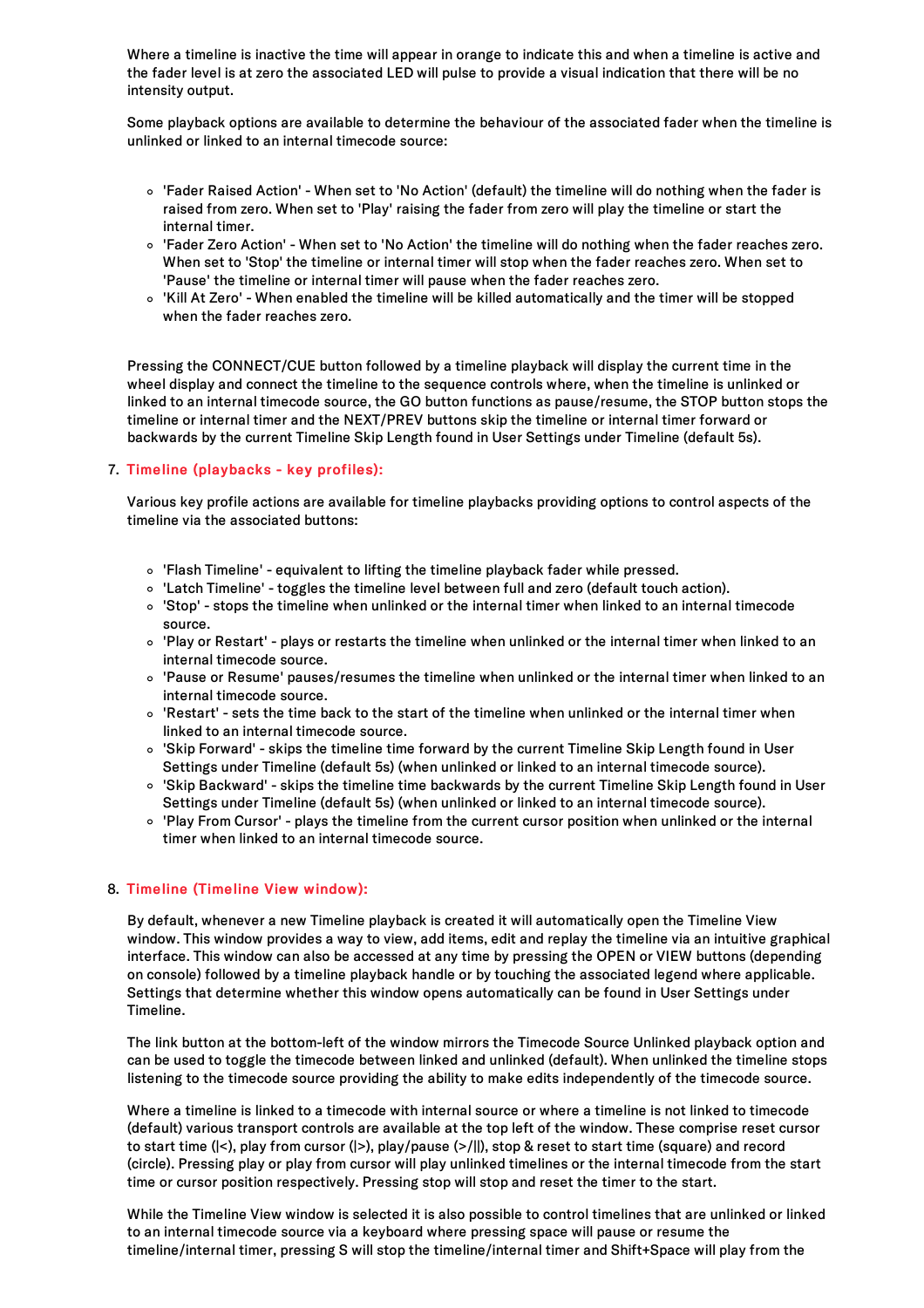current cursor position.

Where a timeline is linked to a timecode which is not set to internal source all transports controls except record are replaced with the current timecode/source and any triggers will fire according to the timecode. If the timecode is disabled it will read 'TC Disabled' in red instead.

When playing the viewport automatically scrolls to ensure the current time is in view.

Next to the transport controls is the current time with framerate and any offset (if set) underneath. An orange time indicates that the timeline is not currently active and the playback triggers won't fire. If the timeline is connected to a timecode source and the source is disabled the time will display in red.

In the 'sidebar' below these you can find the tracks & any associated playbacks that are being triggered.

- o Selecting the arrow button to the left of a track header will cycle the track between expanded (default), semi-collapsed and collapsed view modes providing control over the amount of height a track occupies.
- o Pressing the padlock button toggles the track between locked and unlocked (default). When tracks are locked they cannot be edited - this is useful to prevent accidental edits. Locked tracks are indicated with a black background.
- o Pressing the power button toggles the track between muted and unmuted (default). While tracks are muted any playback triggers in that group will not play back providing a way to temporarily disable all the triggers in a track. Muted tracks are visually faded.
- o There are two arrow buttons for each playback that is being triggered. These can be used to select the next or previous trigger in chronological order for editing.

The playback headers in the sidebar are linked to their underlying playbacks and the majority of actions are common. For example, tapping on a playback header will open the underlying playback view. RECORD, OPEN/VIEW, UNFOLD, INCLUDE, SELECT IF, UPDATE, RELEASE, [Edit Times], [Options], and [Set Legend] actions will apply directly to the underlying playback. Exceptions to this are COPY, MOVE and DELETE which perform editing functions and do not affect the underlying playback.

The right-hand side of the window contains the viewport comprising a time ruler with any items global to all tracks (such as markers and wait for go triggers) at the top and any playback triggers relating to each track below this along with an 'overview bar' representing the entire timeline (from start to end time) at the bottom.

A light blue vertical line represents the current 'live' time in both the viewport and the overview bar.

A white vertical line and triangle represents the current cursor position in both the viewport and overview bar. The cursor position sets the time to play from when using play from cursor and also a time to align triggers to. Touching/dragging in the ruler will move the cursor accordingly. If the timeline is unlinked or linked to an internal timecode source adjusting the cursor will immediately change the live time to this point and if the timeline is active this will fire any corresponding triggers, even when paused. This can be useful if you want to quickly check the triggers at a specific point time. Selecting this also provides the ability to set the cursor position by wheel or numerically via the associated @ menu. The @ menu includes additional softkey options to [Reset to Start Time] and the ability to [Add] or [Subtract] by the [Nudge Amount]. The Select Cursor context menu toggle can be used to select the cursor which can be useful if the cursor is difficult to select or if you want to ensure the cursor position doesn't accidentally change.

By default, Markers are represented as a verticalyellow line and handle in the ruler and as a yellow 'pip' at the top of the overview bar. Where a legend is set it will appear next to the handle in the ruler and the marker colour can be changed via set legend/ Halo.

By default, Wait For Go triggers are represented as a vertical grey line and handle (circle containing a '||' pause symbol) in the ruler and as a white 'pip' at the top of the overview bar. Where a legend is set it will appear next to the handle in the ruler and the outline colour can be changed via set legend/ Halo.

Any areas in the viewport that are beyond the bounds of the start and end times are visually faded.

When tracks are in the fully expanded view mode triggers for each playback in any given track are aligned with the playback in the sidebar. The height of level triggers indicates the playback level resulting in a graphical representation of a playback fader level over time. Where the triggers for a particular playback include any button triggers or go cues for cuelists the height of the playback row is increased to show these above with any level triggers below. When tracks are in the semi-collapsed view mode any triggers at unique times will be collected in a single row and when tracks are fully collapsed all triggers are collected together visually faded on a single row in line with the track header. (note the playback headers are not relevant to the collapsed modes and therefore only show when in the fully expanded view mode)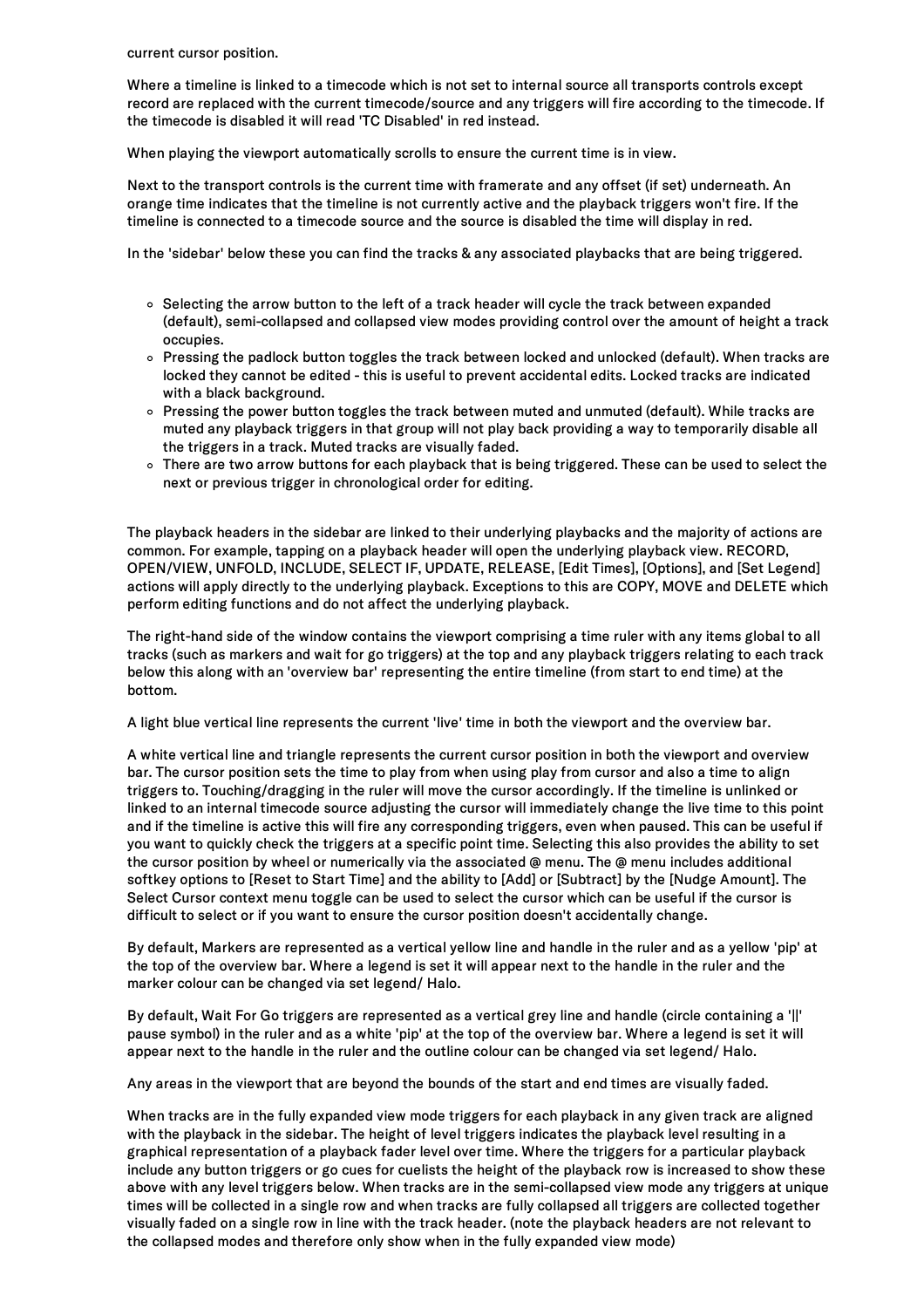Trigger 'groups' (for example the time between a playback level trigger going from zero to a level above zero and when it returns back to zero or the time between a button on and off pair) are represented with a filled background in a darker shade than the triggers/levels.

If a playback has a halo set this is shown on the left-hand side of the playback in the sidebar and is used to colour the level triggers for that playback. Otherwise, if the track has a halo this will be used to colour any level triggers contained in the track. Where there is no track halo and no halo set for a particular playback the level triggers for that playback will appear in green.

Where relevant, on button actions are depicted with an up arrow and off actions as a down arrow. 'F' represents flash; 'F T' represents timed flash; 'F G' represents flash & go; 'F TG' represents timed flash & go; 'S' represents swop; 'P' represents preload. Go for cuelists are represented with '>|'. Go specific cue for cuelists include the cue number. Disabled cues appear visually faded. Where a flash on or swop on trigger exists with no subsequent off trigger they are indicated in red.

In the overview bar level triggers are represented as rectangular blocks using the same colours as in the viewport with button and cuelist go triggers superimposed as white dots. If there are multiple tracks each track is represented as a separate row.

## 9. Timeline (Timeline View window - navigating):

When the view is first opened the viewport will show the full length of the timeline (from start to end time).

The viewport can be horizontally zoomed via wheel (by toggling 'Timeline Wheels' on in the context menu), by holding control on a keyboard and using a mouse scroll wheel or by dragging the handles at either end of the overview bar. When adjusting zoom by wheel the value equates to the timespan of the viewport and, if required, can be set numerically via the associated @ menu.

When zoomed out such that the viewport shows areas beyond the start / end times arrows will appear at the ends of the overview bar to indicate this. When zoomed in, the window on the overview bar represents the timespan currently visible in the viewport with any triggers outside this visually faded. The viewport can be panned by dragging this, touching in the overview bar to pan directly to that time (and drag if required), by using the keyboard cursor left/right keys, by mouse scroll wheel, by touching and dragging in the viewport (with pan mode enabled in the context menu or by selecting the hand icon) or via wheel (with Timeline Wheels enabled in the context menu). When adjusting horizontalscroll by wheel the value equates to the left-most time and, as with zoom, it is possible to enter a horizontal scroll position numerically via the associated @ menu. Fit to View in the context menu can be used to reset the viewport zoom to show the full length of the timeline.

By default, if there is not enough vertical space to show all the information a vertical scroll bar will appear which can be used to navigate. This can be toggled on/off in the window appearance settings. When turned off the scroll bar will be collapsed to indicate the current scroll position (where relevant). The verticalscroll position can also be adjusted by wheel (with Timeline wheels enabled in the context menu), by using the keyboard cursor up/down keys, by holding shift on a keyboard and using a mouse scroll wheel or by touching and dragging in the viewport (with pan mode enabled in the context menu or by selecting the hand icon).

## 10. Timeline (Table View window):

Selecting the Open Table View in the Timeline View context menu will open the Timeline Table View window. This provides a way to view, add and edit items in a non-graphical 'raw' form. Optionally this window can be set to open automatically when creating a new timeline in User Settings under Timeline.

Each row in the table view represents a trigger with the triggers ordered chronologically. If required, the view can be filtered to include/exclude markers or specific tracks by toggling the relevant option on the lefthand side of the window.

- The 'Time' column represents the time the item occurs.
- Where relevant the 'Track' column represents the track the item is assigned to. Triggers are represented by the track legend. Markers and Wait for Go items are represented by 'Markers' as these are global to all tracks within a timeline.
- Where relevant the 'Referenced Playback' column represents the playback a trigger is related to. These are represented with the playback legend and selecting the associated 'View' button will open the Playback View for the associated playback. Markers and Wait for Go items cannot reference playbacks and are therefore empty.
- o The 'Action' column represents the item type comprising Set Level, Goto Cue, Flash, Timed Flash, Flash and Go, Timed Flash and Go, Swop, Preload, Marker and Wait For Go.
- Where relevant the 'Value' column represents the value corresponding to the trigger. For Set Level triggers this will show the level as a percentage and the time taken to reach this. For Goto Cue triggers this willshow 'Next Cue' or the cue number and legend as appropriate and selecting the associated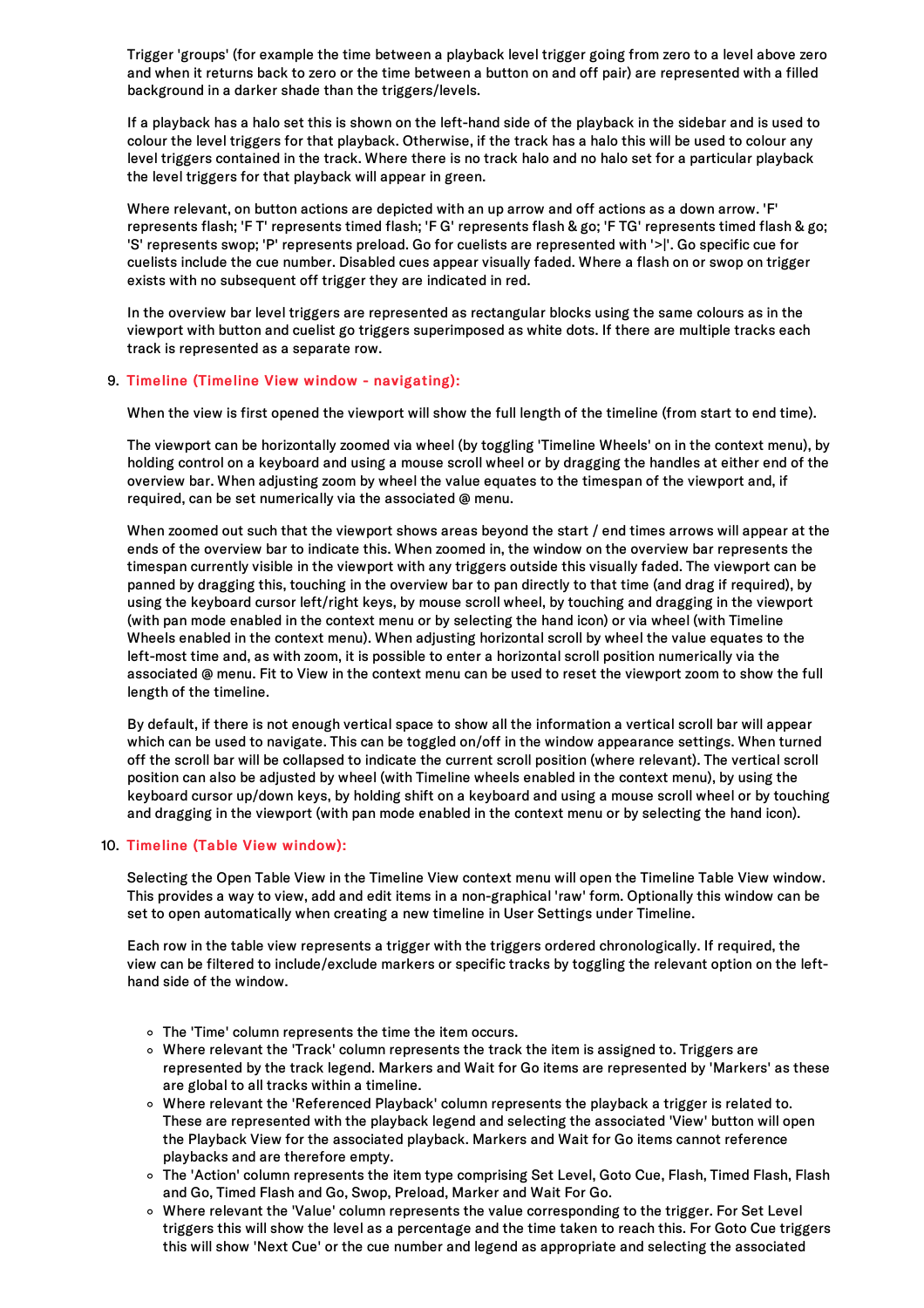'View' button will open the Cue View for the associated cue. For Swop and the various Flash triggers this can be either 'On' or 'Off' and for Preload triggers this represents the time over which the associated playback's LTP values are set. Marker and Wait for Go items do not have any values and are therefore empty.

When active a blue line under a row represents the last trigger fired. Disabled cues appear visually faded.

Selecting the 'Open Timeline View' context menu option will open the Timeline View window for the timeline providing a quick way to open the Timeline View window complementing the option to open the Timeline Table View window in the Timeline View context menu.

The 'Import Markers' context menu option provides a way to import a markers .csv file via the Timeline Table View window.

Similar to the Timeline View window, pressing [Set Legend] then selecting one or more rows willset the legend or halo for the associated underlying playback.

## 11. Timeline (adding items - manual):

The add (+) button in both the Timeline View and Timeline Table View windows toggles a popup menu where you can select items to add to the timeline manually.

- Blank Track adds a new track.
- Marker adds a new marker.
- New Playback adds a level group for a new unassigned playback containing anything currently in the programmer.
- Existing Playback (or selecting playbacks) adds a level group for the selected playback(s) (or unassigned copies of).
- Set Level adds a single level trigger for the selected playbacks (useful if you want to add extra fade steps to an existing level group).
- o Goto Cue adds a goto cue trigger for the selected cuelist playbacks.
- Playback Preload creates a preload trigger for the selected playbacks (or unassigned copies of), selected level group(s) or for all level groups in a track.
- Flash adds a flash group for the selected playbacks (or unassigned copies of).
- Swop adds a swop group for the selected playbacks (or unassigned copies of).
- Wait For Go adds a new wait for go trigger.

Choosing 'Blank Track' will add a new empty track to the timeline.

Choosing one of the remaining options and selecting any playbacks where relevant will open a menu where inputting a time and then selecting [Record At]/[Reference At] or pressing <enter> will add the chosen item at the specified time; Selecting [Record at Live Time]/[Reference At Live Time] will add the chosen item at the current live time; Touching in the viewport in the Timeline View window will add the chosen item at the time and (where relevant) track touched and, similarly, selecting anywhere on a row in the Timeline Table View window will add the chosen item at the time and (where relevant) track corresponding to that trigger.

Choosing 'Playback Preload' followed by a track header will add a preload trigger to all level groups in that track. Choosing 'Playback Preload' and then selecting one or more level groups will apply a preload trigger to the selected level groups.

Additional menu options are available depending on the item being added:

- When adding 'Existing Playback', 'Flash' and 'Swop' items, [Reference Existing Playbacks] will add triggers that reference the selected playback(s) (default). Toggling this to [Create New Playbacks] will create unassigned copies of the selected playback(s) and add triggers that reference the unassigned playback(s) instead.
- When adding 'New Playback' or 'Existing Playback' items enabling the [Create Preload Trigger] option will also add an associated preload trigger.
- When adding 'Existing Playback' items if [Cuelist Go Triggers] is set to 'All', Goto Cue triggers will be created for all the cues in any cuelist playbacks in the selection. If [Cuelist Go Triggers] is set to 'None' a single level trigger will be created for any given cuelist playback. If [Cuelist Go Triggers] is set to 'Timecode' Goto Cue triggers will be created for any cues in any cuelist playbacks that have timecode values using the timecode values as the trigger point providing a quick way to convert existing timecode cuelists into timelines. Note that when using the [Cuelist Go Triggers] option timecode will automatically be disconnected on the associated cuelist playback. If required, this can be reconnected via the playback options for the cuelist playback.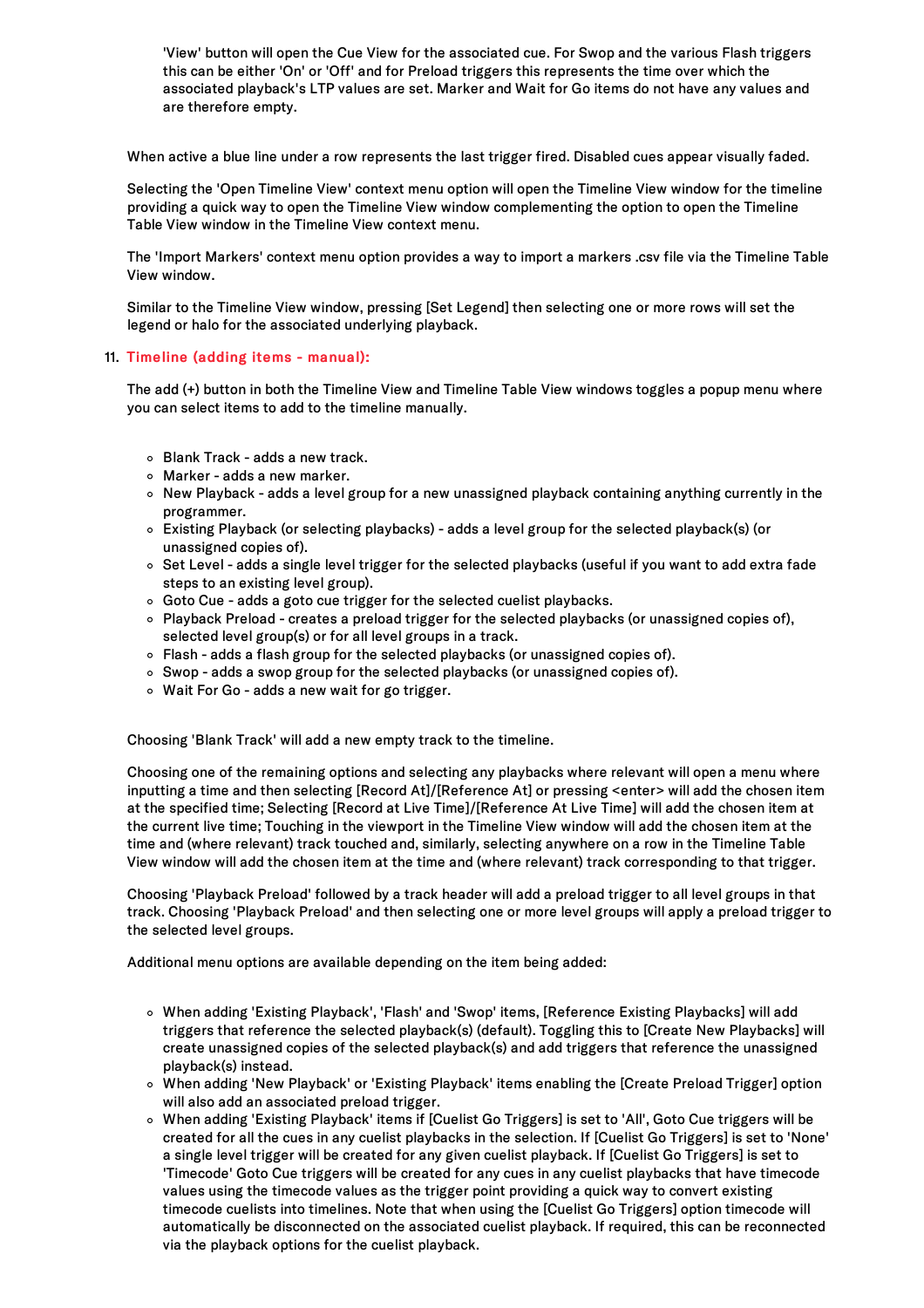- When adding 'Flash' items toggling the [Flash Mode] option between 'Flash' (default), 'Timed Flash', 'Flash and Go' and 'Timed Flash and Go' will add a flash trigger of the chosen mode. If [Flash Type] is set to 'On/Off Pair' (default), it will add a pair of flash on and flash off triggers for each of the selected playback(s). Toggling this to 'On' will add only flash on triggers and 'Off' will add only flash off triggers. Normally you would always have a pair. If one or the other is missing the latter two options provide a way to restore.
- When adding 'Swop' items if [Swop Type] is set to 'On/Off Pair' (default) it will add a pair of swop on and swop off triggers for each of the selected playback(s). Toggling this to 'On' will add only swop on triggers and 'Off' will add only swop off triggers. As with flash triggers normally you would always have a pair. If one or the other is missing the latter two options provide a way to restore.
- When adding 'Set Level' items [Level] can be used to set the level of the trigger.
- When adding 'Goto Cue' items if a single cuelist playback is selected selecting [Target] will open a submenu where you can select the cue or [Next Cue] (default). If multiple cuelist playbacks are selected the [Target] is fixed as [Next Cue].

New level groups will default to 100% level. The default length for level groups, flash and swop on/off pairs and cue triggers (when adding level triggers for cuelists with the [Cuelist Go Triggers All] option enabled) is defined by 'Default Playback Length' which can be found in User Settings under Timeline. Similarly, the default fade time for preload is defined by 'Preload Time' which can be found in User Settings under Times.

Level triggers can also be added manually using the following methods:

- RECORD -> touch on Timeline View viewport/ Timeline Table View row adds a level group to the timeline currently being viewed for a new unassigned playback at the time touched.
- RECORD -> <select timeline playback> opens the same menu as when selecting 'New Playback' from the Add Timeline Item popup where the target is the selected timeline playback.
- COPY -> <select playback(s)> -> touch on Timeline View viewport/ Timeline Table View row adds level groups for the selected playback(s) to the timeline currently being viewed and at the time touched.
- COPY -> <select playback header in Timeline View> -> touch on Timeline View viewport adds a copy of all the triggers for the selected playback/track to the track starting from the time touched, maintaining offsets.
- COPY -> <select playback header in Timeline View> -> select track adds a copy of all the triggers for the selected playback/track to the selected track maintaining all times and offsets.
- COPY -> <select playback(s)> -> <select timeline playback> opens the same menu as when selecting 'Existing Playback' from the Add Timeline Item popup where the target is the selected timeline playback.

Where relevant enabling the Create New Playbacks option will add triggers for new unassigned playback(s) that are copies of the original playbacks. This is useful if you want different playback timings and where the timings will give different results to fader level.

# 12. Timeline (adding items - import markers):

Selecting the 'Import Markers' context menu option in the Tools sub-menu opens a menu from which you can select a .csv file. This provides a way to import markers created in another application such as Reaper. Suitable locations are My Documents\Titan\Markers, USB Stick\Titan\Markers, USB Stick\Titan or USB Stick root.

The marker import mapping is defined in MarkerImportMappings.xml and is included in the Titan Fixture Library installers. This is located in the fixture library folder and can be edited to create custom mappings if required. If this is not present you will need to download and install the latest library.

It is also possible to import markers via WebAPI (http://127.0.0.1:4430/titan/script/2/Timelines/CreateOrUpdateMarker? handle\_location=RollerA\_1\_1&externalId=test&time=00:00:05.15/30&legend=test).

## 13. Timeline (live record):

Pressing record in the Timeline View window or selecting [Live Record] from any of the add trigger menus (for example RECORD -> <select timeline playback>) will open the Timeline Live Record menu where you can optionally specify the target track (including a new track if required) and start/end times of the live record (similar to 'punch in/out' in audio recording) along with a softkey to quickly reset these. In the Timeline View window a red highlight representing the live recording time is displayed on the ruler, track and overview bars along with red 'pips' at the start and end times.

Pressing the Timeline View record button a second time, pressing play or selecting [Start Live Record] will begin the live recording. This will then either follow the timecode time (if linked) or the internal time (when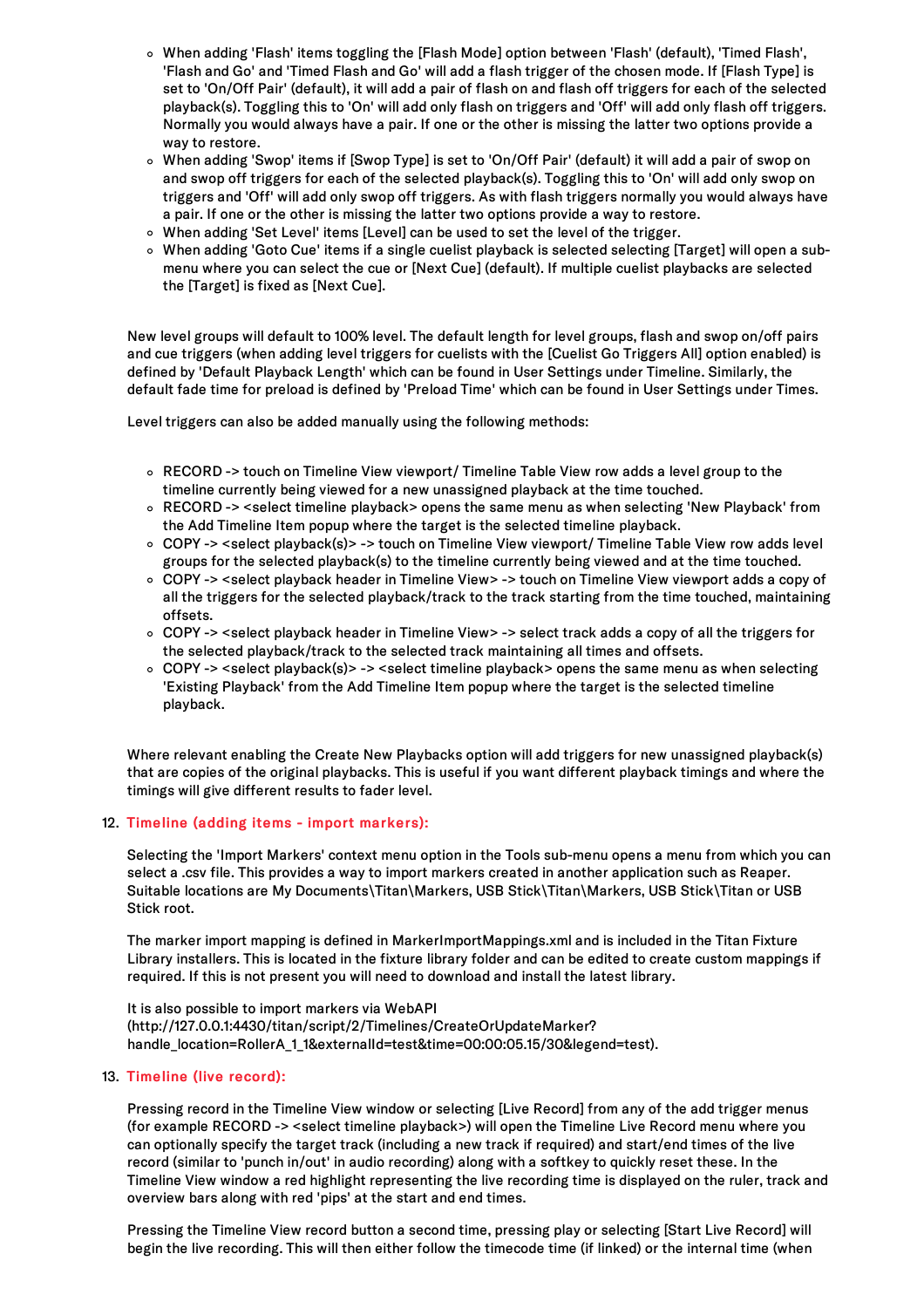unlinked). When the live time is within the live record times the track and overview bar in the Timeline View window will highlight in red and it will capture firing any playbacks including fader level where applicable (level trigger) or pressing the associated flash or swop buttons. While in live record any captured level triggers within the live start and end times will appear immediately in red in the Timeline view window. If no live record end time has been set and the timeline is not set to loop the timeline end will automatically extend until live recording is finished at which point the timeline end time will adjust to the end of the final trigger. If the timeline is set to loop it will keep looping between the start and end times until the live record is ended.

While live recording, the global release settings will temporarily change to match the timeline settings. This ensures the output during capture will be the same when played back (based on the current settings). When live record is ended the original global release settings will be restored.

While in live record mode the prompt will show the Global Release Override settings and the logo will pulse in red, a red border will appear on all displays, the record button in the Timeline View window will pulse in red, the timeline playback will highlight in red and the associated LED will flash where applicable providing a clear and hopefully unmissable warning! If for any reason you leave the live record menu you can re-enter it by touching the prompt area.

Pressing the Timeline View record button again or selecting [Merge] will merge any captures into the target track and end the live record session. [Replace] will replace the target track with the captures and end the live record session. [Cancel Live Record] will discard any captures and end the live record session.

Ordinarily using the faders when live recording can create large numbers of level triggers which can be difficult to edit and may not be what you want - for example you will often just want a simple linear fade. When enabled (default), [Auto-Simplify] will reduce the number of steps in fader moves once the live record is complete. It is recommended you leave this enabled wherever possible to reduce the resources required but if necessary you can turn this off (an option to toggle this on/off can also be found in User Settings under Timeline).

Masters are not live recorded. This includes Group, BPM, Size, Rate, Intensity and actions triggered via the Scene Master.

## 14. Timeline (editing - overview):

After triggers have been added to a timeline they can be edited via the Timeline View or Timeline Table View.

## 15. Timeline (editing - Timeline View window):

In the Timeline View window touching a trigger in the viewport willselect it. Touching in the shaded area representing a level group or between an on/off pair willselect all the triggers in the level group or both the on and off triggers respectively. Selecting the level group or on/off pair again will cycle through the individual triggers in the level group or between the on and off trigger respectively providing a way to quickly select an individual trigger within a group or on/off pair. With the Selection tool enabled (pointer icon or 'Tool Select' context menu toggle) dragging a marquee willselect any triggers intersecting with the rectangle (while dragging these highlight in light blue with a vertical line representing level triggers so that you can see what will be included in the selection). Selections are additive and can be cleared either by touching in an empty area of the viewport or via the Clear Trigger Selection context menu option.

Pressing the left or right arrow in a playback header will clear the current trigger selection and cycle through each trigger in that playback chronologically providing a way to select individual triggers.

Touching and dragging a selection will move the selection to the new time maintaining any relative offsets. Similarly pressing the left or right cursor keys on a keyboard will nudge the selection forwards or backwards in time while maintaining any relative offsets.

Pressing the Del key on a keyboard will delete all items in the selection.

Selecting Tools in the context menu will reveal the following options:

- Simplify Selected Triggers this will try to convert level triggers in the selection to linear fades reducing the number of level triggers in level groups. This is particularly relevant for level triggers recorded live which can create large numbers of triggers that might be difficult to edit and provides an alternative to 'Auto-Simplify' post-recording.
- $\circ$  Smooth Selected Triggers where more than one level group for a particular playback is selected this willset the fade time of a trigger to the time of the next trigger so that there is a continuous fade.
- o Crop Start Time To Triggers this will set the start time of the timeline to the first trigger in the timeline.
- o Crop Duration To Triggers this will set the duration of the timeline such that it ends after the last trigger.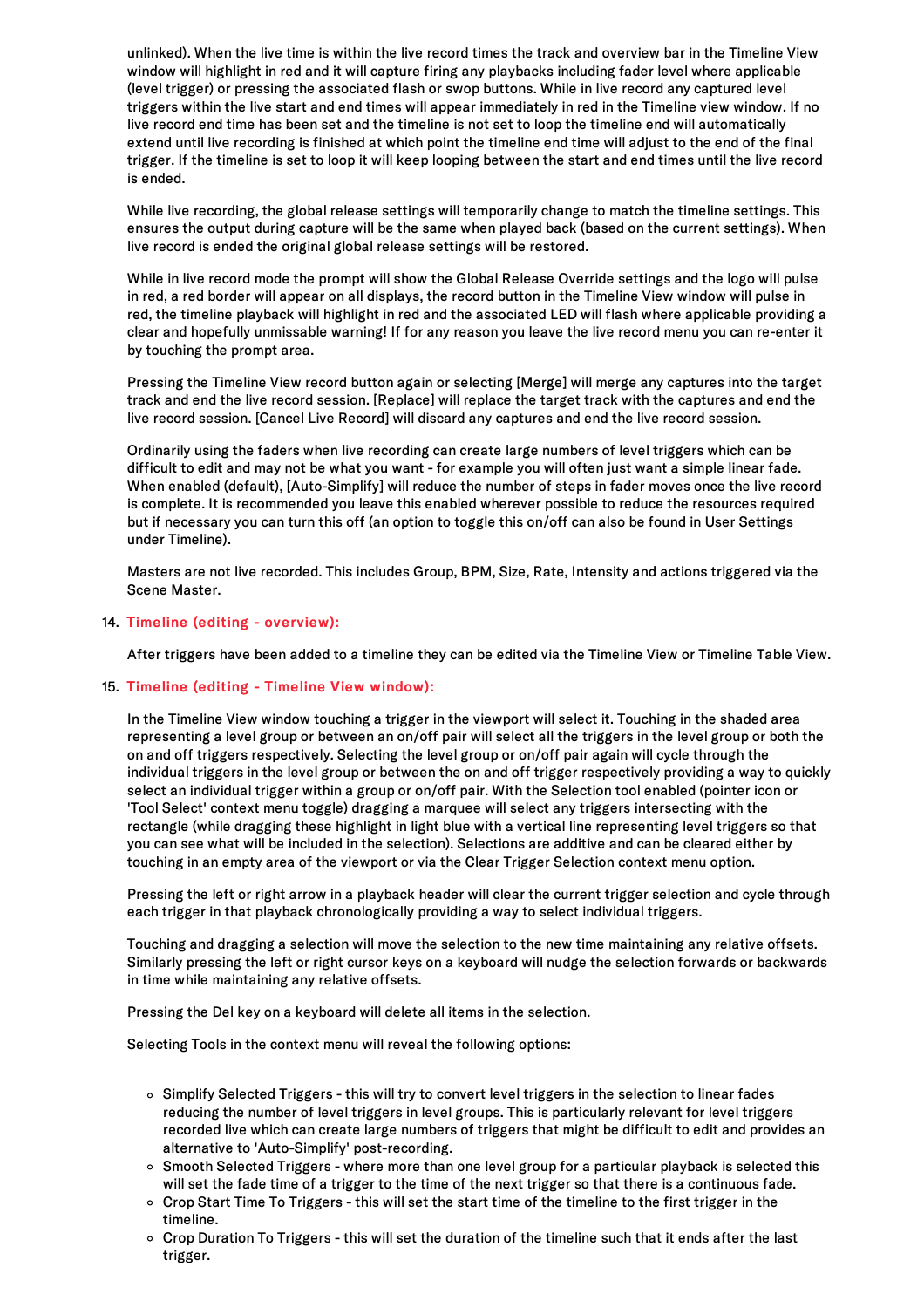Pressing COPY or MOVE followed by a trigger, trigger group, (marquee) selection of triggers or playback header provides the ability to copy or move the triggers (selecting a playback header willselect all triggers for that playback/track). Touching in the viewport will copy or move the first of the selected triggers to the time touched with all other triggers maintaining their offsets relative to this. Selecting a track header will copy or move the selected triggers to the selected track maintaining all times. If [Use Referenced Playbacks] is selected when copying the new triggers will trigger the source playback. If [Create New Playbacks] is selected new unassigned playbacks will be created and the new triggers will reference these instead. Note copy or move does not affect the underlying playback(s).

Pressing DELETE followed by a playback header in the sidebar provides the option to delete all triggers for the selected playback/track. This does not delete the underlying playback. Additionally, pressing DELETE followed by a trigger, trigger group or selection of triggers provides the option to delete the selected triggers and DELETE followed by a track header provides the option to delete the track.

Note when selecting items to copy, move or delete the sidebar will highlight in red if all of the triggers for a particular playback are selected to indicate this.

Any new unassigned playbacks created via a timeline can be found in the Show Library under 'Timeline' when filtered to 'All' or 'Playbacks' and with the context menu option 'Show All Handles' or 'Show Unassigned Handles' enabled.

## 16. Timeline (editing - general):

trigger.

Trigger selections are synchronised between the Timeline View and Timeline Table View. If the Timeline Table View window is selected, selecting triggers in the Timeline View window will connect the wheels to relevant actions and highlight the associated rows with a white rectangle representing the current property. The left or right cursor keys on a keyboard can then be used to change the current property and pressing <enter> will open a menu with relevant options.

## 17. Timeline (editing - wheels):

While either the Timeline View or Timeline Table View windows are selected when one or more items are selected the wheels will connect to properties common to all items in the selection. The legend of the connected timeline and item are shown at the top of the wheel display. If more than one item is selected the values and legend will represent the first item in the selection chronologically where an asterisk (\*) suffix on the legend indicates multiple items.

'Time' represents the time the item occurs in the timeline. If more than one item is selected this represents the time of first item in the selection chronologically and adjusting this by wheel will change the time of the first item while maintaining offsets for any other items in the selection. Pressing the associated wheel @ button or touching in the middle of the wheel display will open a menu where you can enter a time numerically or use [Snap Previous] and [Snap Next]. These softkeys include the legend of the item that will be snapped to along with the associated time. By default, these willsnap to triggers, markers and the current cursor position. Selecting the [Snap Options]softkey or context menu option will reveal a sub-menu where you can toggle the snap target items on or off. Where the selection comprises more than one level group and/or on/off pairs if [Maintain Trigger Offset] is enabled (default) the new time will apply to the first trigger in the selection with other triggers maintaining their relative offsets. If [Maintain Trigger Offset] is disabled the time will apply to the first trigger of every level group and on/off pair. This menu can be latched making it possible to repeatedly press the [Snap] keys to snap to various snap targets as required. Note that it is not possible to snap to triggers of the same type and group of a particular playback.

'Level' represents the level a playback will be set to in level triggers. If more than one trigger is selected this represents the level of the first trigger in the selection chronologically and adjusting this by wheel will adjust the level of all level triggers in the selection proportional to their current level. Pressing the associated wheel @ button or touching in the middle of the wheel display will open a menu where you can enter a value numerically.

'Fade' represents the time over which the level of a level trigger will be set or the length of time a preload trigger will load. If more than one trigger is selected this represents the fade of the first trigger in the selection chronologically and adjusting this by wheel will adjust the fade value of all triggers in the selection proportional to their current value. Pressing the associated wheel @ button or touching in the middle of the wheel display will open a menu where you can enter a value numerically.

(Note that if the wheels are connected to another function while the window is selected (for example to a chase or cuelist or to a fixture by selecting an attribute bank) the item selection can be reconnected to the wheels either via CONNECT/CUE -> <select timeline handle> or double tap CONNECT/CUE)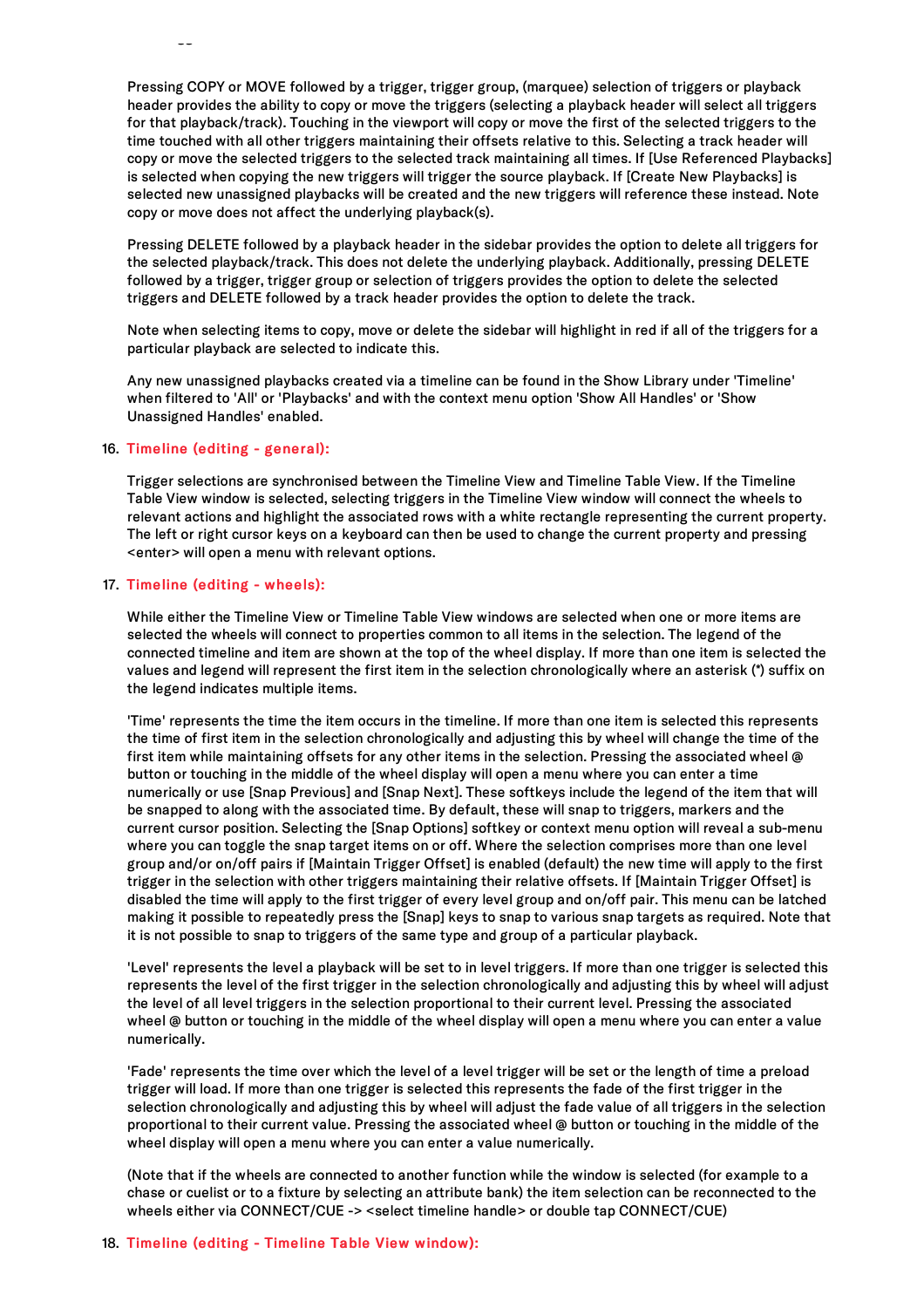Selecting cells in the Timeline Table view will open a menu corresponding to the column and relevant to the item type:

- o Selecting cells in the 'Time' column for all item types opens the 'Set Trigger Time' with options to change the time. These are similar to those in the wheel @ menu for timeline time where you can enter a time numerically or use [Snap Previous] and [Snap Next]. These softkeys include the legend of the item that will be snapped to along with the associated time. By default these will snap to triggers, markers and the current cursor position. Selecting the [Snap Options] softkey or context menu option will reveal a sub-menu where you can toggle the snap target items on or off. Where the selection comprises more than one level group and/or on/off pairs if [Maintain Trigger Offset] is enabled (default) the new time will apply to the first trigger in the selection with other triggers maintaining their relative offsets. If [Maintain Trigger Offset] is disabled the time will apply to the first trigger of every level group and on/off pair. Note that it is not possible to snap to triggers of the same type and group of a particular playback.
- $\circ$  Selecting cells in the 'Track' column for all item types opens the 'Track' menu with softkeys representing available tracks. Selecting one of these will move the trigger(s) to the chosen track providing a way to move triggers to different tracks while maintaining times.
- Selecting cells in the 'Referenced Playback' column for any trigger items opens the 'Playback' menu and highlights the playback that is currently being referenced. Selecting another playback and pressing [Confirm] (or selecting the playback again) will change the trigger to reference the selected playback providing a way to change which playbacks triggers are referencing.
- o Selecting cells in the 'Value' column for Set Level triggers opens the 'Level' menu where the Target Level and Fade Time can be set numerically by selecting the appropriate softkey.
- o Selecting cells in the 'Value' column for Goto Cue triggers opens the 'Set Target Cue' menu where [Target Cue] provides an option to set the target cue numerically. Selecting [Set Target = Next] will change the Goto Cue trigger type to next cue. Selecting [Select Cue] will open the 'Pick Target Cue' menu with softkeys representing each of the available cues providing a way to select cues where you can see the cue legends.
- o Selecting cells in the 'Value' column for Preload triggers opens the 'Preload' menu where the Preload Time can be set numerically.

Note that the trigger action cannot currently be edited.

# Improvements

## 1. Mobile Wing window:

The Mobile Wing window has been improved adding more flexibility in the display and dynamic scaling according to window size.

By default, the Mobile Wing window will now show a 'Combined' representation of the faders and executors in a similar way to how they appear in reality with two rows of 15 executors and one row of 20 playbacks and their associated grey and blue keys stacked vertically underneath.

If desired this can be toggled in the window context menu to 'One Row' and 'Two Rows'. These modes filter the window to only show the playbacks or one of the three sets of executors, selected via one of the four dedicated context menu options. In 'One Row' mode these display in a single horizontal line where the playback layout reflects how they appear in reality and the executors represent the top five followed by the bottom five. In 'Two Row' mode these display in two rows where the executor layout reflects how they appear in reality and in the playbacks layout the top row represents the first 10 playbacks and the bottom row represents playbacks 11-20 with the grey and blue buttons presented horizontally (this is equivalent to the window layout in previous versions).

The width of all items are now scaled according to the window width so that they fill the window and are always in view.

## 2. Third display on PC Suite:

It is now possible to use three displays with Titan PC suite where connected.

## 3. Window resize button always visible:

Improvements have been made to windows so that the resize button in the window title bar is always visible making it easier to adjust the size of small windows.

#### 4. Blind mode indication:

The prompt area now pulses when in blind mode to help make it more obvious.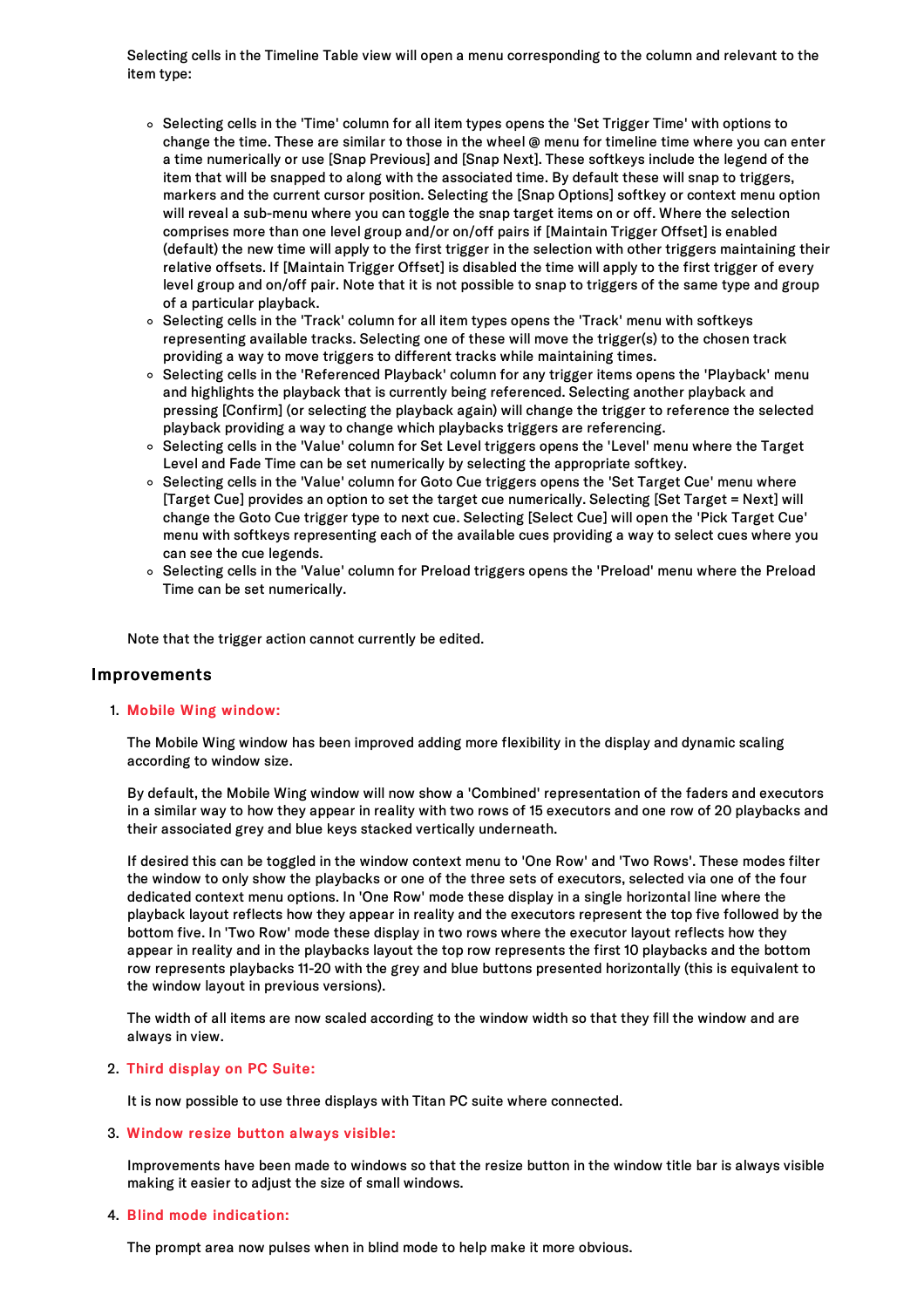# Changes

## 1. Record menu tracking mode removed:

The [Tracking] softkey has been removed from the Record menu to make way for the [Create Timeline] option. The Tracking mode can still be set from the Record Cue List menu.

## 2. Clear selected fixture options renamed:

The [Clear All Fixtures (Selected)] and [Clear Selected Fixtures (All)] clear option toggles have been renamed to [Clear Selected Fixtures Off] and [Clear Selected Fixtures On] respectively for better clarity.

## 3. Timecode Source playback option moved:

The Timecode Source cuelist playback option has been moved from the Playbacks section to a new Timecode section.

## 4. Avolites logo updated:

The Avolites logo has been updated to the new logo in various places including the shell, prompt area and reports.

## 5. Memory Playback Options Kill Point:

A new Kill Point toggle option has been added to memory playbacks. This provides a way to determine whether a memory playback is killed after any fade out is complete or as soon as the fader reaches zero. This is particularly useful where playbacks are set to release, especially when using latch (for example where playbacks are assigned to handles in the playbacks window) and you want to fade out intensity at the same time as releasing LTP values:

- 'Fade Out Complete' LTP data is killed after the fade out of the memory is complete (default).
- 'Fader At 0' LTP data is killed as soon as the playback level is set to 0 (either by fader or when unlatching).

Note that dimmers in mode 0 memories will no longer fade out according to release mask/time when killed by unlatch as they did in previous versions. However, this can still be achieved by setting memories to mode 1 and using a fade out time. To achieve a simultaneous dimmer fade out and LTP release fade out should be set to the same as release time and Kill Point should be set to 'Fader At 0'. Any existing latching mode 0 dimmer memories using release to fade out will need to be modified to ensure they behave in the same way as in previous versions.

# Bugs Fixed

# 1. Firing MIDI macros on consoles without MIDI output stops DMX output:

Previously attempting to fire a MIDI macro on a console that doesn't have MIDI output capability would cause the DMX output card to crash with a resulting loss of DMX output. Consoles that don't support MIDI output will now block any MIDI out messages preventing the DMX output card from crashing, thus maintaining DMX output.

# 2. Setting Next Cue to a Link After cue fires it immediately:

In a cuelist, if the next cue was set to a cue which had Link set to Link After, that cue would fire immediately. This has now been resolved.

# 3. Dimmer stuck on when fading blind to live:

Fixed an issue where the current intensity would be placed in the programmer when fading blind to live resulting in the intensity being stuck on.

## 4. Swop active playback containing multi-cell fixtures loses intensity:

Fixed an issue where swopping an active playback containing multi-cell fixture intensity where the recorded intensity is from the master fixture only would result in the intensity going to zero.

## 5. Timed fade out ignored after flashing an active playback:

Fixed an issue where flashing an active playback would cause the fade out time to be ignored when killed.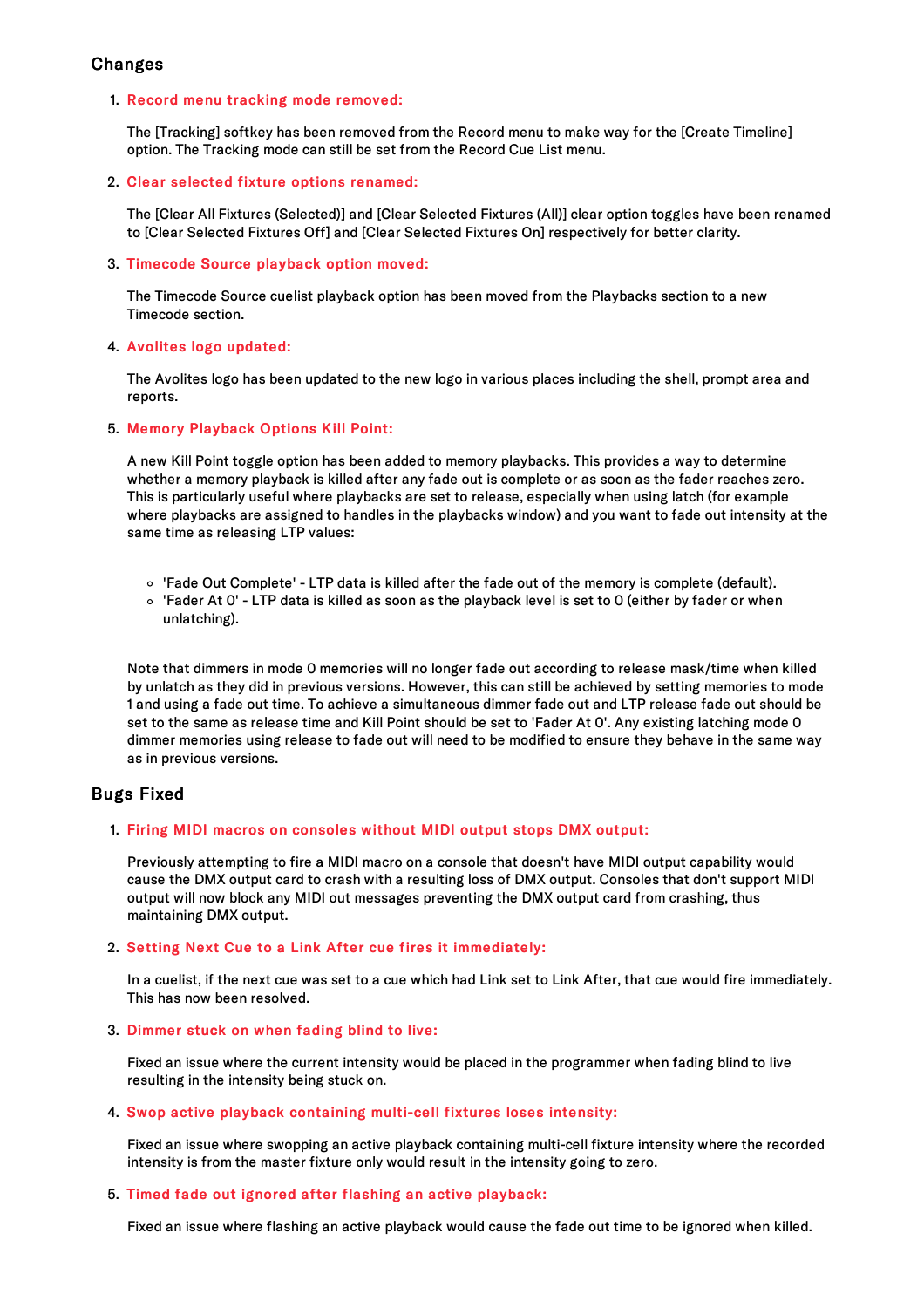#### 6. Flash tracked shapes broken:

Previously attempting to flash a cue in a cuelist containing a shape that was tracked from a previous cue would not flash the tracked shape. This has now been resolved.

### 7. Disabled cue in cuelist fired by timecode fires when enabled:

Fixed an issue where, with a cuelist that is being fired by timecode, enabling a disabled cue would cause that cue to fire immediately.

### 8. Firing playback handles with no associated internal ID causes hang:

Fixed a rare issue where, if a show file is loaded that has somehow got into an erroneous state with handles referencing playbacks that don't exist, attempting to fire the erroneous handle could cause the software to hang.

### 9. Broken shared shape and effect palettes:

Fixed an issue where shared shape and effect palettes could become corrupt when importing from a show that has a different version of the same personality.

#### 10. Show names ending with dots and/or spaces fail to save:

Previously, attempting to save a show with a name ending in a space and/or dot could result in the show not saving or a confusing warning message. Dots and spaces are now trimmed from the end of show names prior to saving. If the resulting name is empty it will prompt a warning. Similarly, attempting to save a show with a name that is a special Windows reserved type will prompt with a relevant warning and curly brackets are now ignored when typed to prevent errors.

## 11. Pixel mapper displacement random distance:

Previously the random distance for pixel map displacement animations was not actually random. This has now been resolved.

## 12. Legend doesn't highlight in set legend after set cue legend:

Fixed an issue where, when using [Set Legend] to legend a playback, the Legend softkey would not be focussed if a cue legend had been set previously.

## 13. Titan won't start if the show data locations don't exist:

Previously if the showfile or personality library locations were somehow changed to a location that didn't exist Titan would fail to start. This has been changed so that if the locations cannot be found it will reset the settings and try again.

#### 14. Undo replace pixel map:

Fixed an issue where undo would not work properly after a playback containing a pixel map was replaced.

## 15. Invalid MIDI drivers prevent Usb Expert from starting:

Previously invalid MIDI drivers that returned an error when attempting to open an output would prevent the Usb Expert service from running. Invalid MIDI drivers are now ignored allowing the Usb Expert service to start.

## 16. Timed flash, autoload and preset kill don't follow LTP rules:

Previously when an autoload was killed (for example by moving to the next cue in a cue list where the current cue is autoloading a playback), or a cue was flashed with timed flash it would behave as if the playback were set to release. Similarly, if a cue was fired and killed in preset mode a timed commit to live would also behave as release. This has now been fixed so that it follows standard LTP rules in these situations.

## 17. Motorised faders don't restore level after exiting preset mode:

Previously, if a motorised (or virtual) fader was raised prior to entering preset mode then lowered to zero it would not return to its previous level after exiting preset mode. This has now been resolved.

## 18. Occasionally Usb Expert service fails to start on restart:

Fixed an issue where the shell would not always wait long enough for Usb Expert to shutdown when a USB MIDI device was attached resulting in it not restarting again.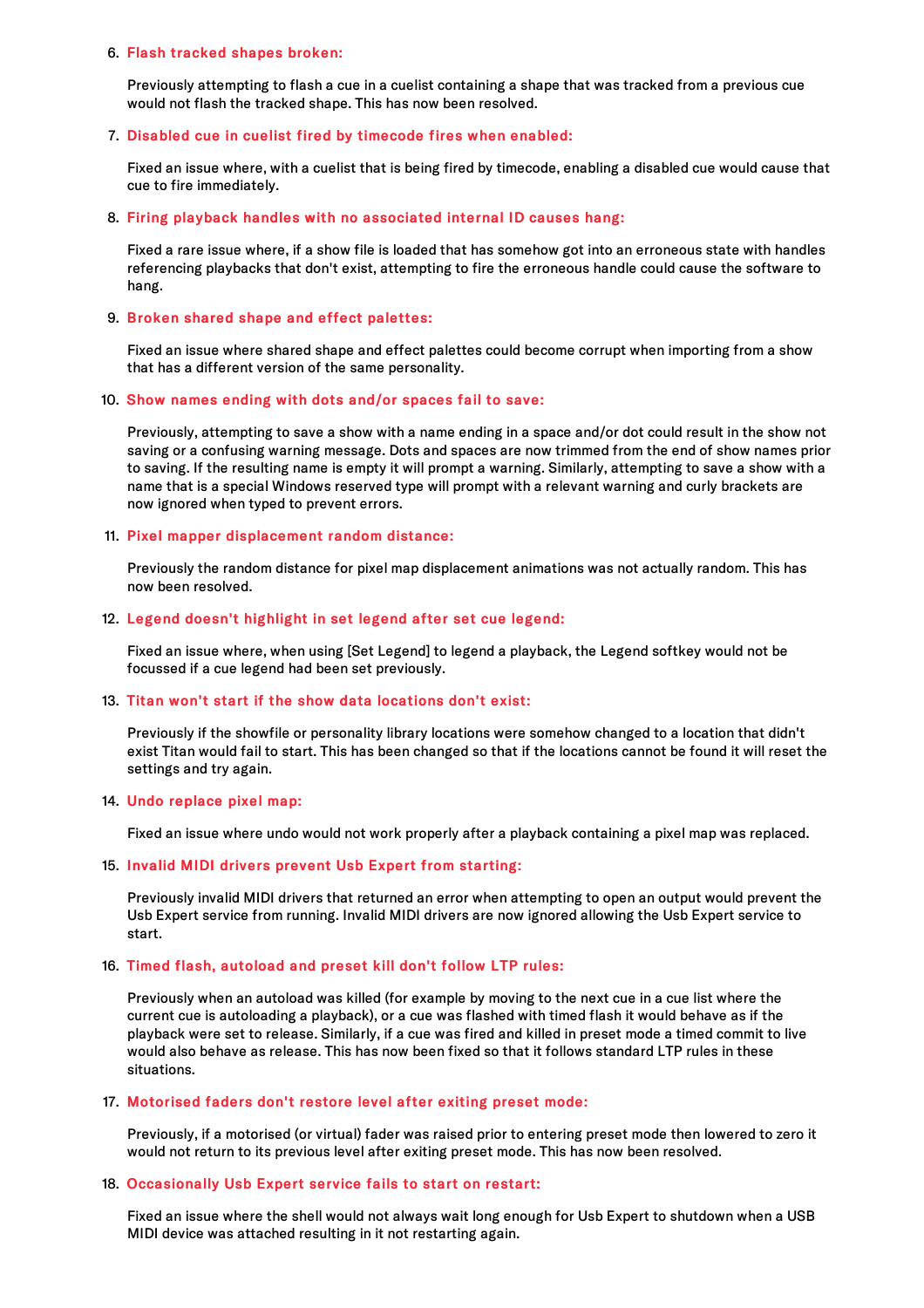#### 19. Network adapters with no IP address could cause an error:

Fixed a rare issue where network adapters with no IP address could result in the sessions view opening as a black window with no contents.

## 20. Titan Health Check fails to report AvoKeys stuck in firmware update mode:

Fixed a regression where Titan Health Check had stopped reporting where AvoKeys were stuck in firmware update mode (FUM) and providing an option to fix.

### 21. Cannot calibrate Tiger Touch Pro and Original touch screens:

Fixed an issue where touch screen calibration adjustments were no longer being retained on the original and pro Tiger Touch.

#### 22. Shell occasionally disappears:

Fixed an issue where in certain circumstances it was possible for the shell to disappear.

#### 23. Blind playbacks continue to indicate as active after killed:

Fixed an issue where, after firing blind playback, the playback would still show as active when killed.

#### 24. Can't legend unassigned items:

Fixed an issue where it was not possible to legend unassigned items in the show library.

#### 25. Timecode enabled/disabled status does not update on multi-user clients:

Fixed an issue where toggling a timecode source between enabled and disabled on a master console would not be reflected in the timecode window on any slave consoles.

### 26. Setting effect speed for a cuelist affects the displayed cue progress:

Fixed an issue where changing the effect speed for a cue list could cause the cue progress indicator to display incorrectly.

#### 27. Blind playbacks output live in preset mode:

Fixed an issue where any playbacks that had been toggled to blind would output in scene master preset mode including when they were set back to non-blind.

# Known Issues

## 1. Downgrading to pre-V12 versions is unsupported:

Please note that using upgrade installers for older versions of Titan after running the V12 recovery is not currently supported and will prevent the console from starting if attempted. If you need to downgrade to a previous version it is important that this is done via a relevant recovery stick only. Consoles not starting following an attempt to use an earlier upgrade installer can be fixed by running a recovery stick and selecting Full Erase option (if recovering to a version prior to V12, you can reuse the license which was emailed to you previously).

When downgrading from V12 to previous versions of Titan it is also important that the Sapphire DMX panel firmware is downgraded in any consoles with ST-DMX cards (Sapphire Touch, TitanNet Processor, Tiger Touch II and Arena). This is because new features in the firmware are not compatible with previous versions. To downgrade the firmware open USB Expert Console and put any Sapphire DMX Panels into Boot Mode. This is found in the Service Tab. When the panels have re-appeared in boot mode, select Program which will open a file dialog. In the file dialog navigate to C:\Program Files (x86)\Avolites\UsbExpert\Panel Software and select the st\_dmx.bin file. This will now install the previous ST-DMX firmware. Once this is complete do the same on all Sapphire DMX panels and then exit Boot mode. Now restart the console and you should now be OK to use the previous version of Titan. When you next upgrade to V12 you will need to carry out the firmware update again.

#### 2. Touchscreen input on Tiger Touch II consoles can become inverted after running calibration:

In some circumstances, it is possible for the touchscreen calibration utility on a Tiger Touch II to leave the touch input inverted. Users of Tiger Touch II consoles are advised not to run the calibration utility at this time.

If you have been affected by this issue, an interim workaround can be applied by running the calibration utility and tapping the targets upside down, so that the touchscreen is re-calibrated to the correct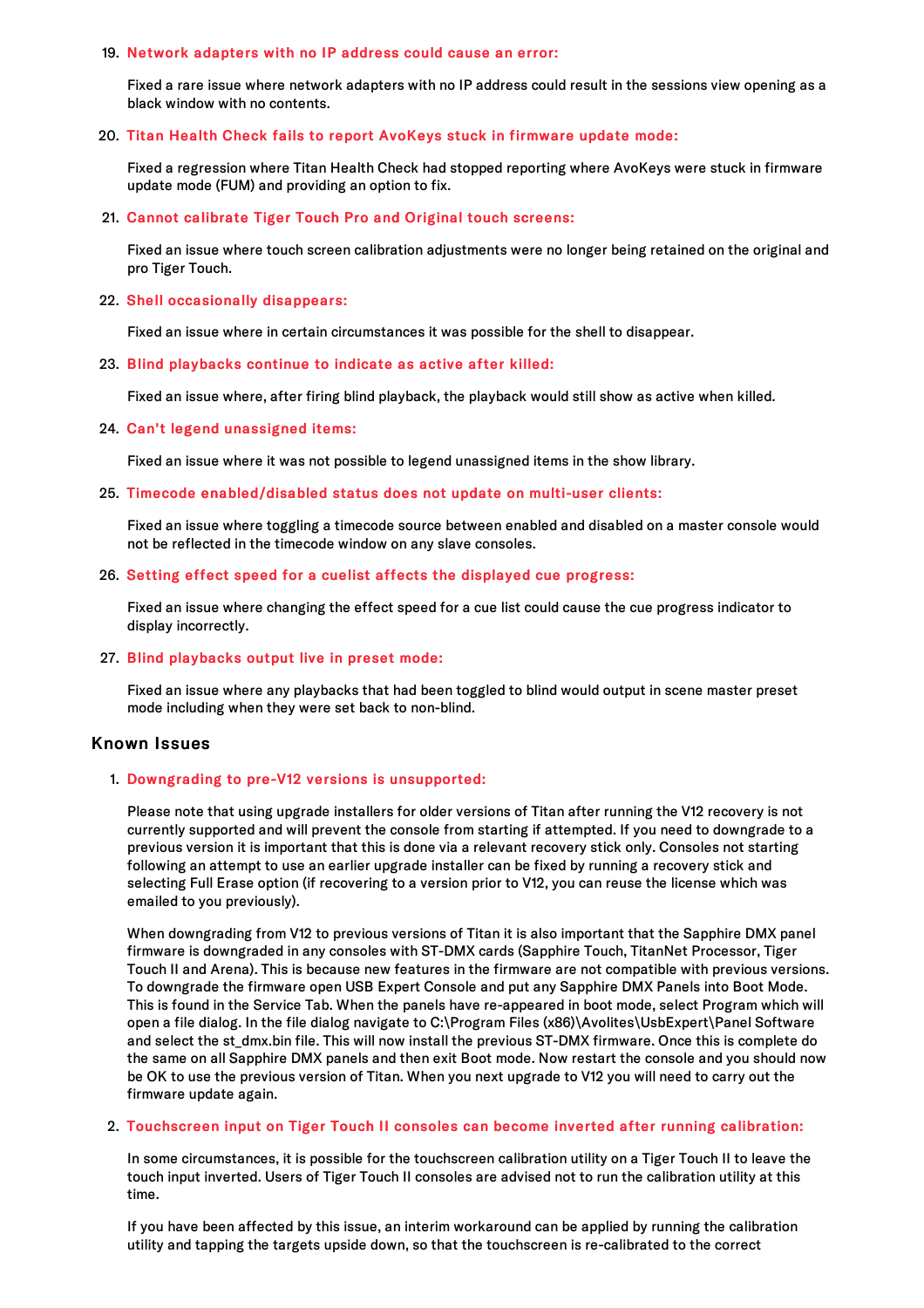orientation.

#### 3. Master console sometimes gets stuck in safe mode:

The Master console sometimes gets stuck in safe mode when the network cable is removed mid-session and the backup takes over and then reassigned to be the backup console after reconnecting the network cable to the original master. Most of the time the backup console automatically relinquishes control of the TNP and the Master automatically reconnects to the TNP, sometimes the backup console gives you a softkey option of allowing the master console to assign all lines to the TNP, and every now and then the master console gets stuck in safe mode.

# 4. Connecting an external touchscreen to a certain TNPs causes internal touchscreen issues:

If an external touchscreen is connected to a TNP containing an LV67H motherboard, the internal touchscreen will not be assigned correctly, and will be mapped to the wrong screen.

### 5. Android Remote has issues discovering Titan consoles and can disconnect during use:

Due to a bug discovered in the Android operating system, certain newer Android phones may fail to discover Titan sessions on the network, and may disconnect seemingly at random while in use. We have published detailed guidance on how to mitigate this issue as FAQ-10035, which can be found at <https://www.avolites.com/support/titan-troubleshooting>. Users wishing for more information on the bug in Android (which we have reported to Google) can find more information at <https://issuetracker.google.com/issues/132686258>.

#### 6. Remote may crash in particularly complex showfiles:

Due to a bug in the underlying communication system, the Titan Remote app may crash when loading or using particularly complex showfiles. Whilst we have made efforts to mitigate this problem, crashes may still occur. If this happens you can usually restart the app to continue.

#### 7. Cannot run Ai and PC Suite on the same host in a Synergy Session:

It is not currently possible to use Synergy in PC Suite if Ai is on the same machine.

8. Output can pause occasionally for a short time:

In certain situations under heavy load, the output can pause briefly.

## 9. Synergy Lightmap can very occasionally allow underlying fixture colour to display at high workloads :

In certain situations where system load is higher than the specified maximum, fixtures running a Synergy Lightmap can occasionally show their underlying fixture colour rather than the colour obtained via Synergy.

## 10. Synergy Multiview re-establishes NDI streams when window moved between screens:

If the Synergy Multiview window is moved between console screens, the NDI streams must be reestablished, which takes a few seconds.

#### 11. Undo programmer releases all applied Quick Palettes:

When undoing a change to the programmer, all previously applied quick palettes are released.

12. Pixel maps in single cues do not fade over fade-in time:

Pixel mapped effects do not respect the fade-in time set on a single-cue playback.

### 13. Layout Editor Triangle Arrange feature fails on certain fixture types:

In layout editor, the triangle arrange feature does not set the height correctly when arranging groups of certain fixtures.

#### 14. Go key profile on cue playbacks cause fade to snap through black:

If the key profile for a cue playback is set to go and a fade-in time is set for the playback, then pressing the 'Go' key profile will cause the playback to fade in from black, instead of crossfading fixtures from their previous state.

## 15. For the PioneerDJ integration to function the console software may need restarting:

When opening the PioneerDJ window on occasion the waveforms will not populate. If this occurs and the bridge software is functioning correctly the software may not have detected the bridge. The console may